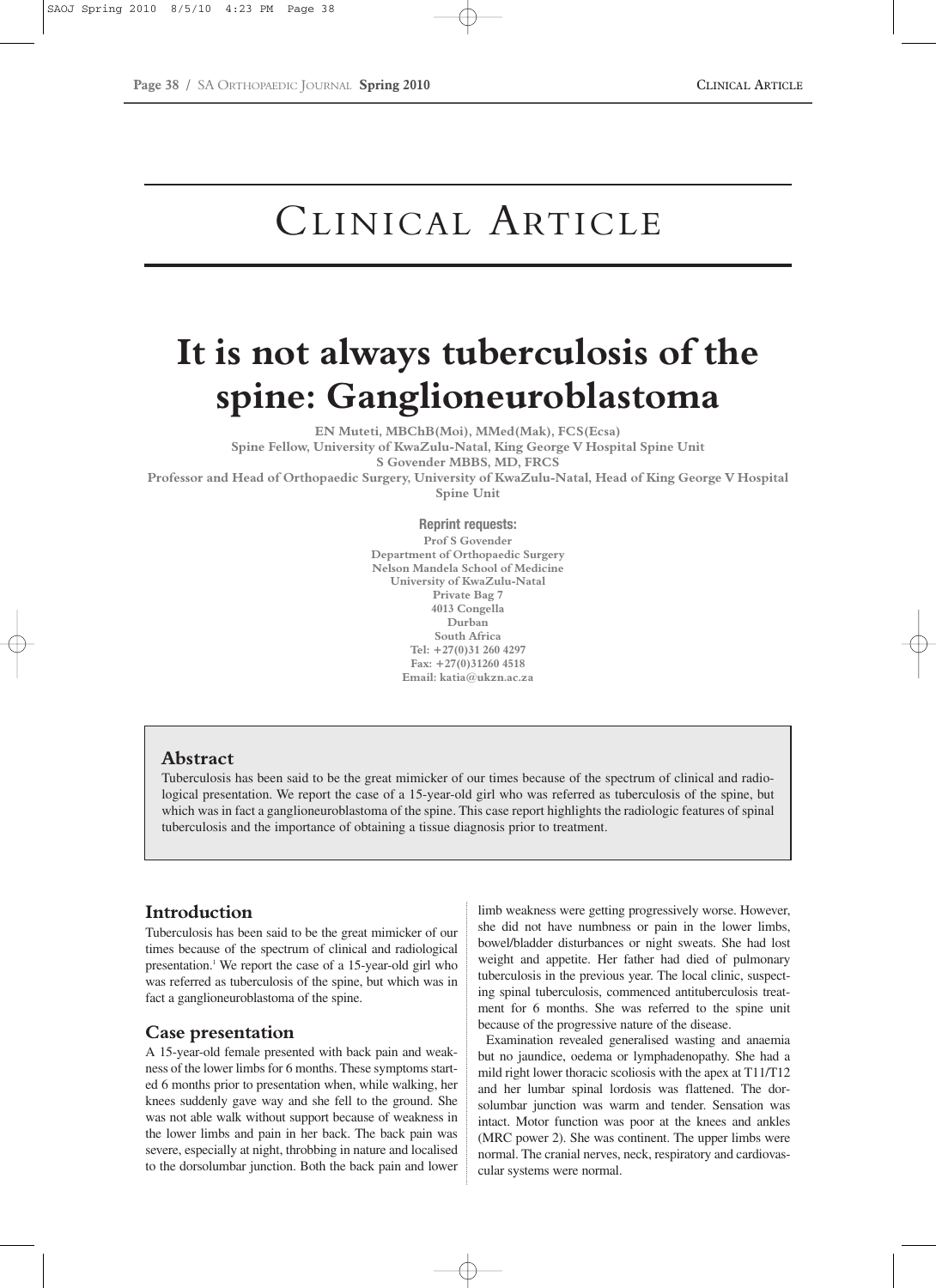The haemoglobin was 10.7 g/dl. Erythrocyte sedimentation rate was 39 mm/hr. White blood cell count, differential, renal function and liver function tests were normal. The HIV test was negative. Plain radiographs demonstrated a mild right dorsolumbar kyphoscoliosis extending from the T10 to L2 vertebrae with the apex at T12/L1. T12 vertebral body was sclerotic and the pedicles were not clearly visualised. A paravertebral soft tissue shadow was noted in the T10-L2 region. The chest radiograph was normal. CT scan of the spine showed dense sclerosis of the T12 vertebral body and posterior elements, a lytic lesion of the left side of L1 vertebral body and a large paravertebral soft tissue component around the lower thoracic spine. The disc spaces were preserved (*Figures 1a, 1b, 1c*).

The spine MRI scan revealed abnormal marrow changes from T11 to L1 vertebral bodies and posterior elements. The paravertebral soft-tissue lesion extended from T11 to L1 anteriorly with destruction of the posterior elements. This was contiguous with a posterior epidural component through an enlarged neural foramen. Part of the soft tissue lesion lay superficial to the T12 vertebral arch.



#### **Figure 1a, 1b and 1c:**  CT scan anteroposterior, lateral and axial views of the thoracolumbar spine, respectively. These show a sclerotic T12 vertebra and a large paravertebral soft tissue component in the lower thoracic spine.

The distal cord was slightly expanded with patchy T2 hyperintensity suggesting compressive neuropathy (*Figures 2a, 2b, 2c*). MRI scan of the brain was normal.

The above features suggested a chronic infective spondylitis, most likely tuberculosis of the spine with compression. The differential diagnosis was atypical mycobacterial or fungal infection. Therefore, biopsy and decompression of the cord was done through a left-sided costo-transversectomy of the dorsolumbar junction. Granulation material compressing the conus medullaris was noted. Histopathologic examination of a biopsy specimen of this mass demonstrated features consistent with the diagnosis of a retroperitoneal ganglioneuroblastoma of the spine. Ultrasound and MRI revealed no lesions in the adrenals and retroperitoneum. The patient was commenced on chemotherapy and radiotherapy. She currently remains Frankel C one year postoperatively.



#### **Figure 2a, 2b and 2c:**

T1-weighted, T2-weighted sagittal MRI scans of the thoracolumbar spine and axial view of the T12 vertebra, respectively. These demonstrate abnormal marrow signal changes in T11, T12 and L1 vertebrae; and a soft tissue lesion extending from T11 to L1 anteriorly into the epidural space and superficial to T12 laminae.